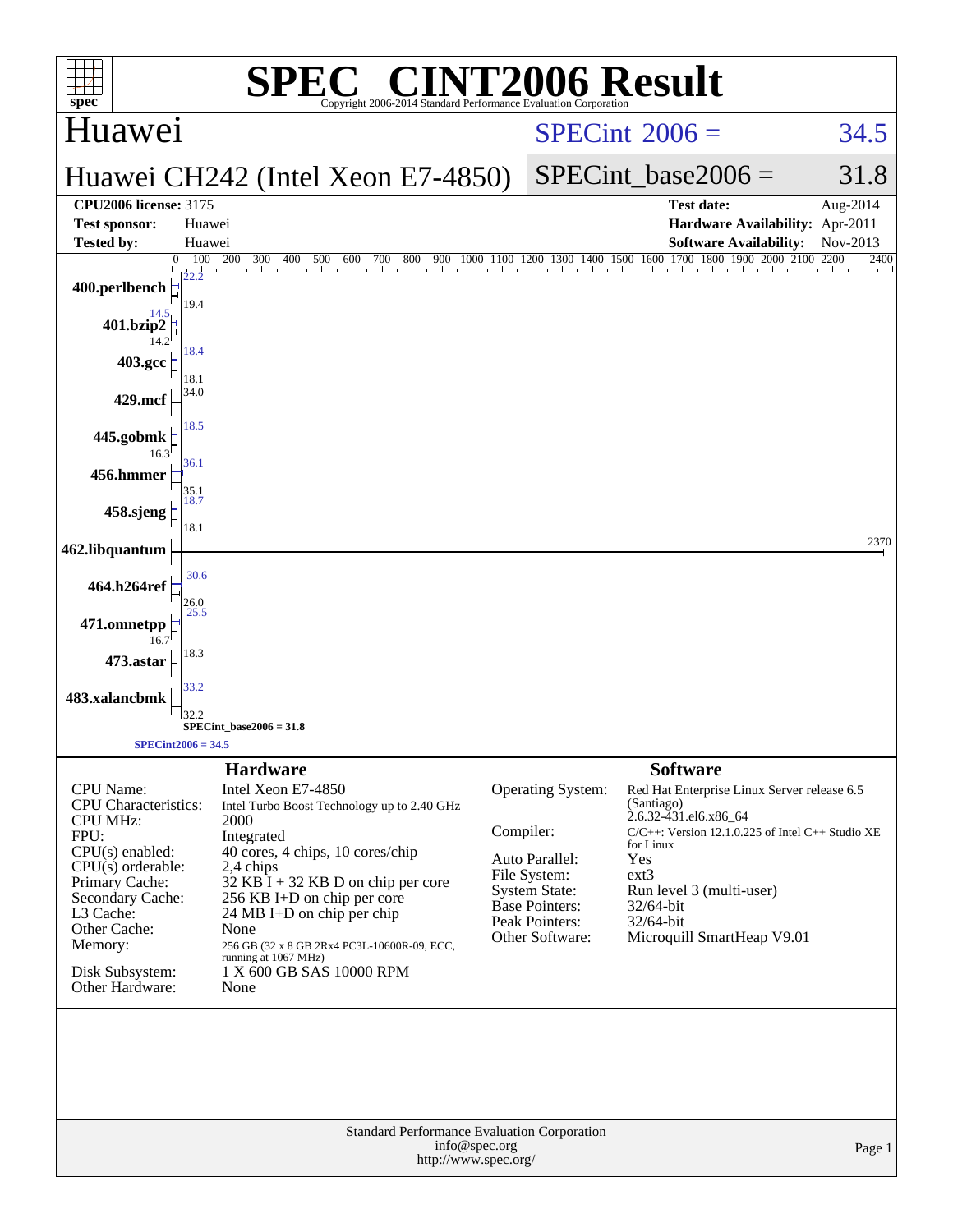

### Huawei

## $SPECint2006 = 34.5$  $SPECint2006 = 34.5$

Huawei CH242 (Intel Xeon E7-4850)

### SPECint base2006 =  $31.8$

### **[CPU2006 license:](http://www.spec.org/auto/cpu2006/Docs/result-fields.html#CPU2006license)** 3175 **[Test date:](http://www.spec.org/auto/cpu2006/Docs/result-fields.html#Testdate)** Aug-2014

**[Test sponsor:](http://www.spec.org/auto/cpu2006/Docs/result-fields.html#Testsponsor)** Huawei **[Hardware Availability:](http://www.spec.org/auto/cpu2006/Docs/result-fields.html#HardwareAvailability)** Apr-2011 **[Tested by:](http://www.spec.org/auto/cpu2006/Docs/result-fields.html#Testedby)** Huawei **[Software Availability:](http://www.spec.org/auto/cpu2006/Docs/result-fields.html#SoftwareAvailability)** Nov-2013

### **[Results Table](http://www.spec.org/auto/cpu2006/Docs/result-fields.html#ResultsTable)**

|                                                                                                           | <b>Base</b>    |             |                |       |                |       | <b>Peak</b>    |              |                |              |                |              |
|-----------------------------------------------------------------------------------------------------------|----------------|-------------|----------------|-------|----------------|-------|----------------|--------------|----------------|--------------|----------------|--------------|
| <b>Benchmark</b>                                                                                          | <b>Seconds</b> | Ratio       | <b>Seconds</b> | Ratio | <b>Seconds</b> | Ratio | <b>Seconds</b> | <b>Ratio</b> | <b>Seconds</b> | <b>Ratio</b> | <b>Seconds</b> | <b>Ratio</b> |
| $ 400$ .perlbench                                                                                         | 503            | 19.4        | 504            | 19.4  | 504            | 19.4  | 439            | 22.3         | 440            | 22.2         | 440            | 22.2         |
| 401.bzip2                                                                                                 | 680            | 14.2        | 681            | 14.2  | 682            | 14.2  | 666            | 14.5         | 666            | 14.5         | 665            | 14.5         |
| $403.\mathrm{gcc}$                                                                                        | 444            | <b>18.1</b> | 446            | 18.0  | 444            | 18.1  | 438            | 18.4         | 439            | 18.3         | 439            | 18.4         |
| $429$ .mcf                                                                                                | 267            | 34.1        | 268            | 34.0  | 270            | 33.8  | 267            | 34.1         | 268            | 34.0         | 270            | 33.8         |
| $445$ .gobmk                                                                                              | 644            | 16.3        | 647            | 16.2  | 645            | 16.3  | 567            | 18.5         | 567            | 18.5         | 567            | <u>18.5</u>  |
| $456.$ hmmer                                                                                              | 266            | 35.1        | 269            | 34.6  | 266            | 35.1  | 258            | 36.1         | 260            | 35.9         | 258            | 36.2         |
| $458$ .sjeng                                                                                              | 668            | 18.1        | 669            | 18.1  | 668            | 18.1  | 648            | 18.7         | 647            | 18.7         | 647            | 18.7         |
| 462.libquantum                                                                                            | 8.75           | 2370        | 8.75           | 2370  | 8.75           | 2370  | 8.75           | 2370         | 8.75           | 2370         | 8.75           | 2370         |
| 464.h264ref                                                                                               | 852            | 26.0        | 852            | 26.0  | 851            | 26.0  | 723            | 30.6         | 722            | 30.6         | 722            | 30.7         |
| 471.omnetpp                                                                                               | 373            | 16.8        | 375            | 16.7  | 374            | 16.7  | 242            | 25.8         | 245            | 25.5         | 245            | 25.5         |
| 473.astar                                                                                                 | 385            | 18.2        | 383            | 18.3  | 384            | 18.3  | 385            | 18.2         | 383            | 18.3         | 384            | <u>18.3</u>  |
| 483.xalancbmk                                                                                             | 214            | 32.2        | 216            | 32.0  | 213            | 32.4  | 207            | 33.3         | 208            | 33.2         | 208            | 33.2         |
| Decute conceal in the order in which they were mun<br>Dold underlined text indicates a madien measurement |                |             |                |       |                |       |                |              |                |              |                |              |

Results appear in the [order in which they were run.](http://www.spec.org/auto/cpu2006/Docs/result-fields.html#RunOrder) Bold underlined text [indicates a median measurement.](http://www.spec.org/auto/cpu2006/Docs/result-fields.html#Median)

### **[Operating System Notes](http://www.spec.org/auto/cpu2006/Docs/result-fields.html#OperatingSystemNotes)**

 'ulimit -s unlimited' was used to set the stacksize to unlimited prior to run 'mount -t hugetlbfs nodev /mnt/hugepages' was used to enable large pages echo 900 > /proc/sys/vm/nr\_hugepages export HUGETLB\_MORECORE=yes export LD\_PRELOAD=/usr/lib64/libhugetlbfs.so

### **[Platform Notes](http://www.spec.org/auto/cpu2006/Docs/result-fields.html#PlatformNotes)**

 BIOS Settings: Power Management = Maximum Performance (Default = Active Power Controller) Sysinfo program /spec/config/sysinfo.rev6800 \$Rev: 6800 \$ \$Date:: 2011-10-11 #\$ 6f2ebdff5032aaa42e583f96b07f99d3 running on localhost.localdomain Mon Aug 18 05:57:15 2014 This section contains SUT (System Under Test) info as seen by some common utilities. To remove or add to this section, see: <http://www.spec.org/cpu2006/Docs/config.html#sysinfo> From /proc/cpuinfo model name : Intel(R) Xeon(R) CPU E7- 4850 @ 2.00GHz 4 "physical id"s (chips) 40 "processors" cores, siblings (Caution: counting these is hw and system dependent. The following excerpts from /proc/cpuinfo might not be reliable. Use with caution.) cpu cores : 10 siblings : 10

Continued on next page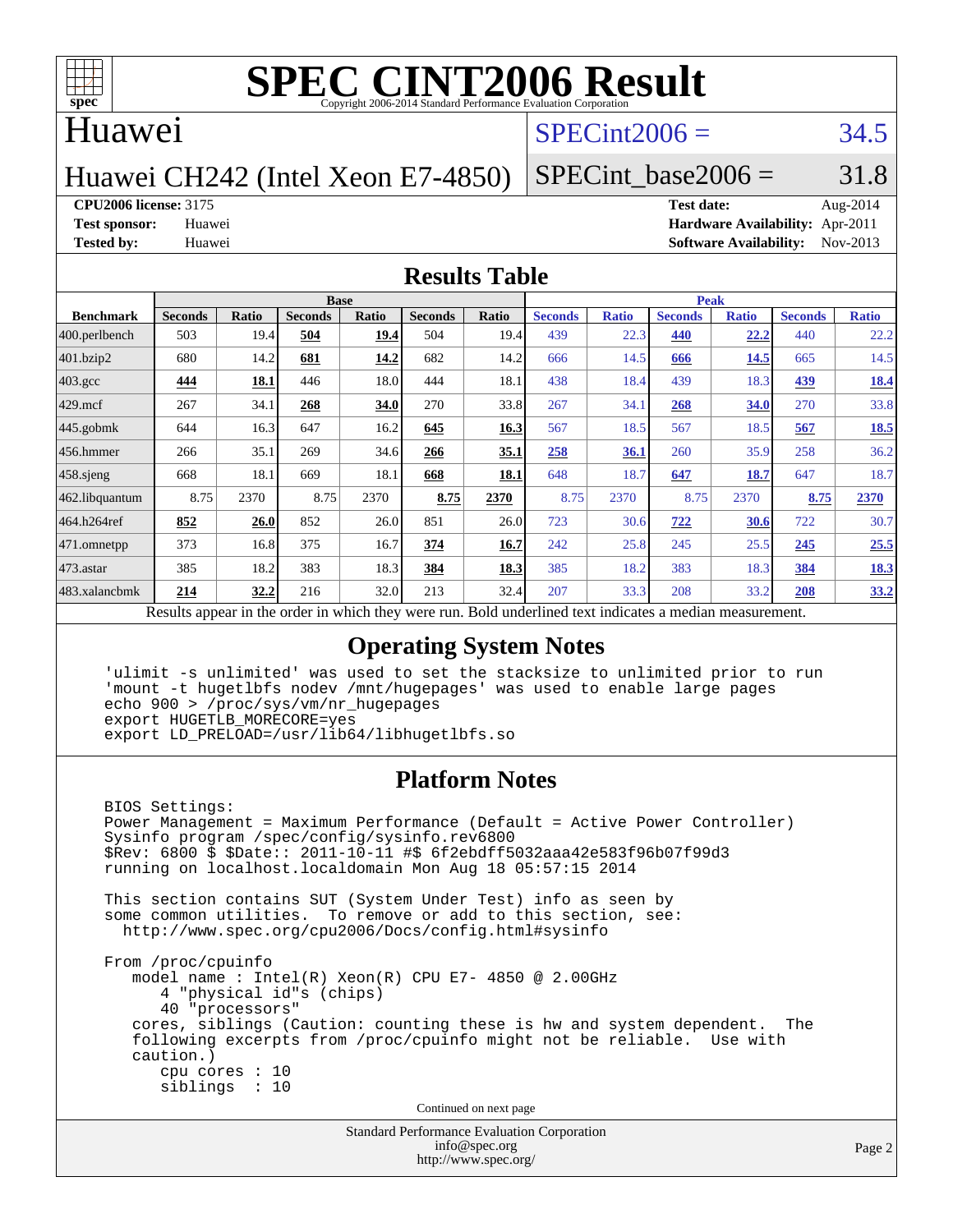

### Huawei

 $SPECint2006 = 34.5$  $SPECint2006 = 34.5$ 

Huawei CH242 (Intel Xeon E7-4850)

SPECint base2006 =  $31.8$ 

**[CPU2006 license:](http://www.spec.org/auto/cpu2006/Docs/result-fields.html#CPU2006license)** 3175 **[Test date:](http://www.spec.org/auto/cpu2006/Docs/result-fields.html#Testdate)** Aug-2014 **[Test sponsor:](http://www.spec.org/auto/cpu2006/Docs/result-fields.html#Testsponsor)** Huawei **[Hardware Availability:](http://www.spec.org/auto/cpu2006/Docs/result-fields.html#HardwareAvailability)** Apr-2011 **[Tested by:](http://www.spec.org/auto/cpu2006/Docs/result-fields.html#Testedby)** Huawei **[Software Availability:](http://www.spec.org/auto/cpu2006/Docs/result-fields.html#SoftwareAvailability)** Nov-2013

### **[Platform Notes \(Continued\)](http://www.spec.org/auto/cpu2006/Docs/result-fields.html#PlatformNotes)**

 physical 0: cores 0 1 2 8 9 16 17 18 24 25 physical 1: cores 0 1 2 8 9 16 17 18 24 25 physical 2: cores 0 1 2 8 9 16 17 18 24 25 physical 3: cores 0 1 2 8 9 16 17 18 24 25 cache size : 24576 KB From /proc/meminfo MemTotal: 264380712 kB HugePages\_Total: 0<br>Hugepagesize: 2048 kB Hugepagesize: /usr/bin/lsb\_release -d Red Hat Enterprise Linux Server release 6.5 (Santiago) From /etc/\*release\* /etc/\*version\* redhat-release: Red Hat Enterprise Linux Server release 6.5 (Santiago) system-release: Red Hat Enterprise Linux Server release 6.5 (Santiago) system-release-cpe: cpe:/o:redhat:enterprise\_linux:6server:ga:server uname -a: Linux localhost.localdomain 2.6.32-431.el6.x86\_64 #1 SMP Sun Nov 10 22:19:54 EST 2013 x86\_64 x86\_64 x86\_64 GNU/Linux run-level 3 Aug 18 05:55 SPEC is set to: /spec Filesystem Type Size Used Avail Use% Mounted on /dev/sda2 ext3 547G 176G 344G 34% / Additional information from dmidecode: Memory: 32x RAMAXEL RMS6031EC64FAF1333 8 GB 1067 MHz 2 rank

(End of data from sysinfo program)

### **[General Notes](http://www.spec.org/auto/cpu2006/Docs/result-fields.html#GeneralNotes)**

Environment variables set by runspec before the start of the run: KMP\_AFFINITY = "granularity=fine,compact,0,1" LD\_LIBRARY\_PATH = "/spec/libs/32:/spec/libs/64" OMP\_NUM\_THREADS = "40"

## **[Base Compiler Invocation](http://www.spec.org/auto/cpu2006/Docs/result-fields.html#BaseCompilerInvocation)**

[C benchmarks](http://www.spec.org/auto/cpu2006/Docs/result-fields.html#Cbenchmarks):  $\text{icc}$   $-\text{m64}$ 

[C++ benchmarks:](http://www.spec.org/auto/cpu2006/Docs/result-fields.html#CXXbenchmarks) [icpc -m64](http://www.spec.org/cpu2006/results/res2014q3/cpu2006-20140903-31180.flags.html#user_CXXbase_intel_icpc_64bit_fc66a5337ce925472a5c54ad6a0de310)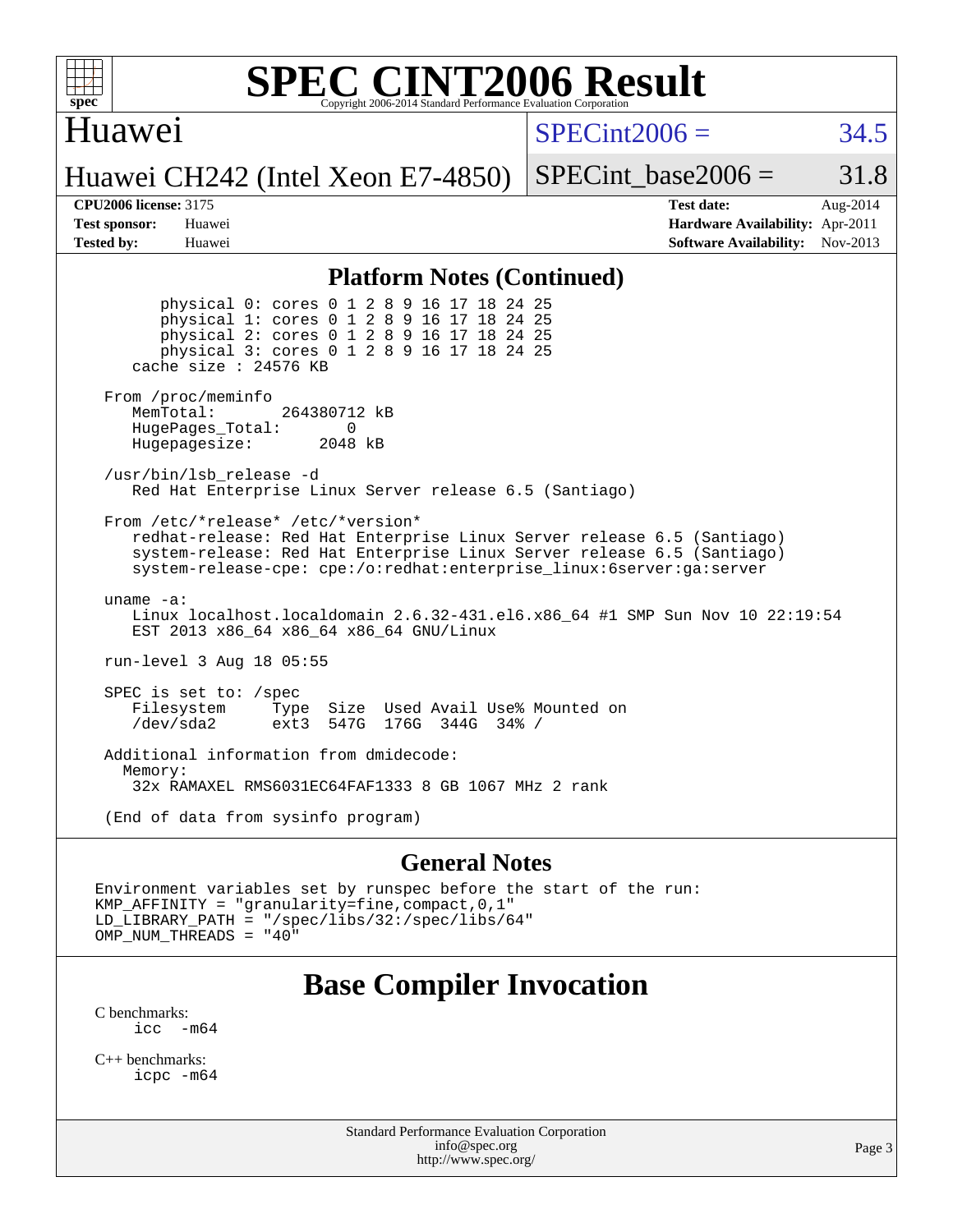

### Huawei

 $SPECint2006 = 34.5$  $SPECint2006 = 34.5$ 

Huawei CH242 (Intel Xeon E7-4850)

SPECint base2006 =  $31.8$ 

**[CPU2006 license:](http://www.spec.org/auto/cpu2006/Docs/result-fields.html#CPU2006license)** 3175 **[Test date:](http://www.spec.org/auto/cpu2006/Docs/result-fields.html#Testdate)** Aug-2014 **[Test sponsor:](http://www.spec.org/auto/cpu2006/Docs/result-fields.html#Testsponsor)** Huawei **[Hardware Availability:](http://www.spec.org/auto/cpu2006/Docs/result-fields.html#HardwareAvailability)** Apr-2011 **[Tested by:](http://www.spec.org/auto/cpu2006/Docs/result-fields.html#Testedby)** Huawei **[Software Availability:](http://www.spec.org/auto/cpu2006/Docs/result-fields.html#SoftwareAvailability)** Nov-2013

### **[Base Portability Flags](http://www.spec.org/auto/cpu2006/Docs/result-fields.html#BasePortabilityFlags)**

 400.perlbench: [-DSPEC\\_CPU\\_LP64](http://www.spec.org/cpu2006/results/res2014q3/cpu2006-20140903-31180.flags.html#b400.perlbench_basePORTABILITY_DSPEC_CPU_LP64) [-DSPEC\\_CPU\\_LINUX\\_X64](http://www.spec.org/cpu2006/results/res2014q3/cpu2006-20140903-31180.flags.html#b400.perlbench_baseCPORTABILITY_DSPEC_CPU_LINUX_X64) 401.bzip2: [-DSPEC\\_CPU\\_LP64](http://www.spec.org/cpu2006/results/res2014q3/cpu2006-20140903-31180.flags.html#suite_basePORTABILITY401_bzip2_DSPEC_CPU_LP64) 403.gcc: [-DSPEC\\_CPU\\_LP64](http://www.spec.org/cpu2006/results/res2014q3/cpu2006-20140903-31180.flags.html#suite_basePORTABILITY403_gcc_DSPEC_CPU_LP64) 429.mcf: [-DSPEC\\_CPU\\_LP64](http://www.spec.org/cpu2006/results/res2014q3/cpu2006-20140903-31180.flags.html#suite_basePORTABILITY429_mcf_DSPEC_CPU_LP64) 445.gobmk: [-DSPEC\\_CPU\\_LP64](http://www.spec.org/cpu2006/results/res2014q3/cpu2006-20140903-31180.flags.html#suite_basePORTABILITY445_gobmk_DSPEC_CPU_LP64) 456.hmmer: [-DSPEC\\_CPU\\_LP64](http://www.spec.org/cpu2006/results/res2014q3/cpu2006-20140903-31180.flags.html#suite_basePORTABILITY456_hmmer_DSPEC_CPU_LP64) 458.sjeng: [-DSPEC\\_CPU\\_LP64](http://www.spec.org/cpu2006/results/res2014q3/cpu2006-20140903-31180.flags.html#suite_basePORTABILITY458_sjeng_DSPEC_CPU_LP64) 462.libquantum: [-DSPEC\\_CPU\\_LP64](http://www.spec.org/cpu2006/results/res2014q3/cpu2006-20140903-31180.flags.html#suite_basePORTABILITY462_libquantum_DSPEC_CPU_LP64) [-DSPEC\\_CPU\\_LINUX](http://www.spec.org/cpu2006/results/res2014q3/cpu2006-20140903-31180.flags.html#b462.libquantum_baseCPORTABILITY_DSPEC_CPU_LINUX) 464.h264ref: [-DSPEC\\_CPU\\_LP64](http://www.spec.org/cpu2006/results/res2014q3/cpu2006-20140903-31180.flags.html#suite_basePORTABILITY464_h264ref_DSPEC_CPU_LP64) 471.omnetpp: [-DSPEC\\_CPU\\_LP64](http://www.spec.org/cpu2006/results/res2014q3/cpu2006-20140903-31180.flags.html#suite_basePORTABILITY471_omnetpp_DSPEC_CPU_LP64) 473.astar: [-DSPEC\\_CPU\\_LP64](http://www.spec.org/cpu2006/results/res2014q3/cpu2006-20140903-31180.flags.html#suite_basePORTABILITY473_astar_DSPEC_CPU_LP64) 483.xalancbmk: [-DSPEC\\_CPU\\_LP64](http://www.spec.org/cpu2006/results/res2014q3/cpu2006-20140903-31180.flags.html#suite_basePORTABILITY483_xalancbmk_DSPEC_CPU_LP64) [-DSPEC\\_CPU\\_LINUX](http://www.spec.org/cpu2006/results/res2014q3/cpu2006-20140903-31180.flags.html#b483.xalancbmk_baseCXXPORTABILITY_DSPEC_CPU_LINUX)

### **[Base Optimization Flags](http://www.spec.org/auto/cpu2006/Docs/result-fields.html#BaseOptimizationFlags)**

[C benchmarks](http://www.spec.org/auto/cpu2006/Docs/result-fields.html#Cbenchmarks):

[-xSSE4.2](http://www.spec.org/cpu2006/results/res2014q3/cpu2006-20140903-31180.flags.html#user_CCbase_f-xSSE42_f91528193cf0b216347adb8b939d4107) [-ipo](http://www.spec.org/cpu2006/results/res2014q3/cpu2006-20140903-31180.flags.html#user_CCbase_f-ipo) [-O3](http://www.spec.org/cpu2006/results/res2014q3/cpu2006-20140903-31180.flags.html#user_CCbase_f-O3) [-no-prec-div](http://www.spec.org/cpu2006/results/res2014q3/cpu2006-20140903-31180.flags.html#user_CCbase_f-no-prec-div) [-parallel](http://www.spec.org/cpu2006/results/res2014q3/cpu2006-20140903-31180.flags.html#user_CCbase_f-parallel) [-opt-prefetch](http://www.spec.org/cpu2006/results/res2014q3/cpu2006-20140903-31180.flags.html#user_CCbase_f-opt-prefetch) [-auto-p32](http://www.spec.org/cpu2006/results/res2014q3/cpu2006-20140903-31180.flags.html#user_CCbase_f-auto-p32)

[C++ benchmarks:](http://www.spec.org/auto/cpu2006/Docs/result-fields.html#CXXbenchmarks)

[-xSSE4.2](http://www.spec.org/cpu2006/results/res2014q3/cpu2006-20140903-31180.flags.html#user_CXXbase_f-xSSE42_f91528193cf0b216347adb8b939d4107) [-ipo](http://www.spec.org/cpu2006/results/res2014q3/cpu2006-20140903-31180.flags.html#user_CXXbase_f-ipo) [-O3](http://www.spec.org/cpu2006/results/res2014q3/cpu2006-20140903-31180.flags.html#user_CXXbase_f-O3) [-no-prec-div](http://www.spec.org/cpu2006/results/res2014q3/cpu2006-20140903-31180.flags.html#user_CXXbase_f-no-prec-div) [-opt-prefetch](http://www.spec.org/cpu2006/results/res2014q3/cpu2006-20140903-31180.flags.html#user_CXXbase_f-opt-prefetch) [-auto-p32](http://www.spec.org/cpu2006/results/res2014q3/cpu2006-20140903-31180.flags.html#user_CXXbase_f-auto-p32) [-Wl,-z,muldefs](http://www.spec.org/cpu2006/results/res2014q3/cpu2006-20140903-31180.flags.html#user_CXXbase_link_force_multiple1_74079c344b956b9658436fd1b6dd3a8a) [-L/opt/cpu2006/smartheap -lsmartheap64](http://www.spec.org/cpu2006/results/res2014q3/cpu2006-20140903-31180.flags.html#user_CXXbase_SmartHeap64_70a5017c4792da725e15df1968fa1b59)

### **[Base Other Flags](http://www.spec.org/auto/cpu2006/Docs/result-fields.html#BaseOtherFlags)**

[C benchmarks](http://www.spec.org/auto/cpu2006/Docs/result-fields.html#Cbenchmarks):

403.gcc: [-Dalloca=\\_alloca](http://www.spec.org/cpu2006/results/res2014q3/cpu2006-20140903-31180.flags.html#b403.gcc_baseEXTRA_CFLAGS_Dalloca_be3056838c12de2578596ca5467af7f3)

## **[Peak Compiler Invocation](http://www.spec.org/auto/cpu2006/Docs/result-fields.html#PeakCompilerInvocation)**

[C benchmarks \(except as noted below\)](http://www.spec.org/auto/cpu2006/Docs/result-fields.html#Cbenchmarksexceptasnotedbelow):

icc  $-m64$ 

400.perlbench: [icc -m32](http://www.spec.org/cpu2006/results/res2014q3/cpu2006-20140903-31180.flags.html#user_peakCCLD400_perlbench_intel_icc_a6a621f8d50482236b970c6ac5f55f93)

445.gobmk: [icc -m32](http://www.spec.org/cpu2006/results/res2014q3/cpu2006-20140903-31180.flags.html#user_peakCCLD445_gobmk_intel_icc_a6a621f8d50482236b970c6ac5f55f93)

464.h264ref: [icc -m32](http://www.spec.org/cpu2006/results/res2014q3/cpu2006-20140903-31180.flags.html#user_peakCCLD464_h264ref_intel_icc_a6a621f8d50482236b970c6ac5f55f93)

[C++ benchmarks \(except as noted below\):](http://www.spec.org/auto/cpu2006/Docs/result-fields.html#CXXbenchmarksexceptasnotedbelow) [icpc -m32](http://www.spec.org/cpu2006/results/res2014q3/cpu2006-20140903-31180.flags.html#user_CXXpeak_intel_icpc_4e5a5ef1a53fd332b3c49e69c3330699)

473.astar: [icpc -m64](http://www.spec.org/cpu2006/results/res2014q3/cpu2006-20140903-31180.flags.html#user_peakCXXLD473_astar_intel_icpc_64bit_fc66a5337ce925472a5c54ad6a0de310)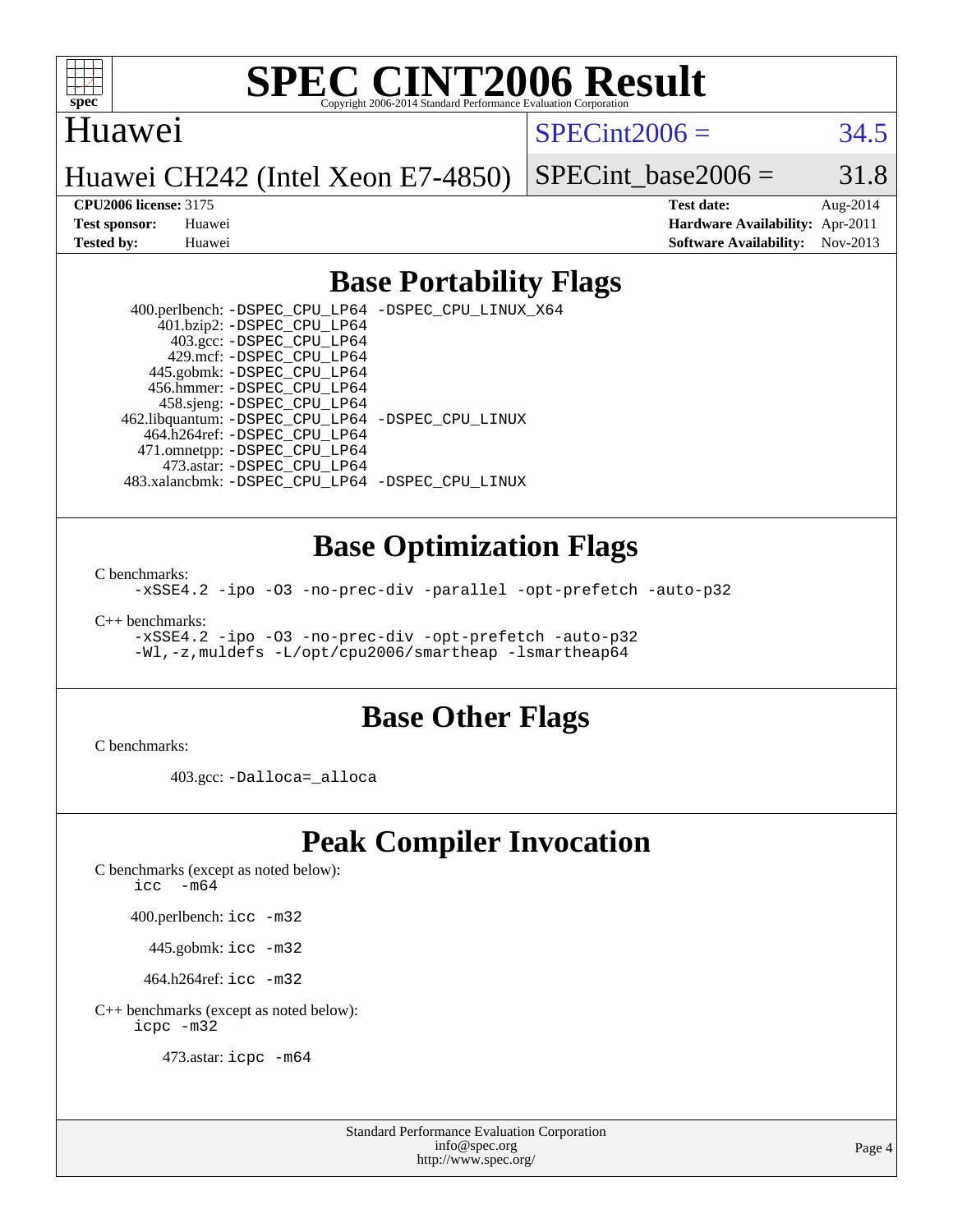

### Huawei

 $SPECint2006 = 34.5$  $SPECint2006 = 34.5$ 

Huawei CH242 (Intel Xeon E7-4850)

SPECint base2006 =  $31.8$ 

**[CPU2006 license:](http://www.spec.org/auto/cpu2006/Docs/result-fields.html#CPU2006license)** 3175 **[Test date:](http://www.spec.org/auto/cpu2006/Docs/result-fields.html#Testdate)** Aug-2014 **[Test sponsor:](http://www.spec.org/auto/cpu2006/Docs/result-fields.html#Testsponsor)** Huawei **[Hardware Availability:](http://www.spec.org/auto/cpu2006/Docs/result-fields.html#HardwareAvailability)** Apr-2011 **[Tested by:](http://www.spec.org/auto/cpu2006/Docs/result-fields.html#Testedby)** Huawei **[Software Availability:](http://www.spec.org/auto/cpu2006/Docs/result-fields.html#SoftwareAvailability)** Nov-2013

## **[Peak Portability Flags](http://www.spec.org/auto/cpu2006/Docs/result-fields.html#PeakPortabilityFlags)**

 400.perlbench: [-DSPEC\\_CPU\\_LINUX\\_IA32](http://www.spec.org/cpu2006/results/res2014q3/cpu2006-20140903-31180.flags.html#b400.perlbench_peakCPORTABILITY_DSPEC_CPU_LINUX_IA32) 401.bzip2: [-DSPEC\\_CPU\\_LP64](http://www.spec.org/cpu2006/results/res2014q3/cpu2006-20140903-31180.flags.html#suite_peakPORTABILITY401_bzip2_DSPEC_CPU_LP64) 403.gcc: [-DSPEC\\_CPU\\_LP64](http://www.spec.org/cpu2006/results/res2014q3/cpu2006-20140903-31180.flags.html#suite_peakPORTABILITY403_gcc_DSPEC_CPU_LP64) 429.mcf: [-DSPEC\\_CPU\\_LP64](http://www.spec.org/cpu2006/results/res2014q3/cpu2006-20140903-31180.flags.html#suite_peakPORTABILITY429_mcf_DSPEC_CPU_LP64) 456.hmmer: [-DSPEC\\_CPU\\_LP64](http://www.spec.org/cpu2006/results/res2014q3/cpu2006-20140903-31180.flags.html#suite_peakPORTABILITY456_hmmer_DSPEC_CPU_LP64) 458.sjeng: [-DSPEC\\_CPU\\_LP64](http://www.spec.org/cpu2006/results/res2014q3/cpu2006-20140903-31180.flags.html#suite_peakPORTABILITY458_sjeng_DSPEC_CPU_LP64) 462.libquantum: [-DSPEC\\_CPU\\_LP64](http://www.spec.org/cpu2006/results/res2014q3/cpu2006-20140903-31180.flags.html#suite_peakPORTABILITY462_libquantum_DSPEC_CPU_LP64) [-DSPEC\\_CPU\\_LINUX](http://www.spec.org/cpu2006/results/res2014q3/cpu2006-20140903-31180.flags.html#b462.libquantum_peakCPORTABILITY_DSPEC_CPU_LINUX) 473.astar: [-DSPEC\\_CPU\\_LP64](http://www.spec.org/cpu2006/results/res2014q3/cpu2006-20140903-31180.flags.html#suite_peakPORTABILITY473_astar_DSPEC_CPU_LP64) 483.xalancbmk: [-DSPEC\\_CPU\\_LINUX](http://www.spec.org/cpu2006/results/res2014q3/cpu2006-20140903-31180.flags.html#b483.xalancbmk_peakCXXPORTABILITY_DSPEC_CPU_LINUX)

## **[Peak Optimization Flags](http://www.spec.org/auto/cpu2006/Docs/result-fields.html#PeakOptimizationFlags)**

```
C benchmarks:
```
 400.perlbench: [-xSSE4.2](http://www.spec.org/cpu2006/results/res2014q3/cpu2006-20140903-31180.flags.html#user_peakPASS2_CFLAGSPASS2_LDCFLAGS400_perlbench_f-xSSE42_f91528193cf0b216347adb8b939d4107)(pass 2) [-prof-gen](http://www.spec.org/cpu2006/results/res2014q3/cpu2006-20140903-31180.flags.html#user_peakPASS1_CFLAGSPASS1_LDCFLAGS400_perlbench_prof_gen_e43856698f6ca7b7e442dfd80e94a8fc)(pass 1) [-ipo](http://www.spec.org/cpu2006/results/res2014q3/cpu2006-20140903-31180.flags.html#user_peakPASS2_CFLAGSPASS2_LDCFLAGS400_perlbench_f-ipo)(pass 2) [-O3](http://www.spec.org/cpu2006/results/res2014q3/cpu2006-20140903-31180.flags.html#user_peakPASS2_CFLAGSPASS2_LDCFLAGS400_perlbench_f-O3)(pass 2) [-no-prec-div](http://www.spec.org/cpu2006/results/res2014q3/cpu2006-20140903-31180.flags.html#user_peakPASS2_CFLAGSPASS2_LDCFLAGS400_perlbench_f-no-prec-div)(pass 2) [-prof-use](http://www.spec.org/cpu2006/results/res2014q3/cpu2006-20140903-31180.flags.html#user_peakPASS2_CFLAGSPASS2_LDCFLAGS400_perlbench_prof_use_bccf7792157ff70d64e32fe3e1250b55)(pass 2) [-opt-prefetch](http://www.spec.org/cpu2006/results/res2014q3/cpu2006-20140903-31180.flags.html#user_peakCOPTIMIZE400_perlbench_f-opt-prefetch) [-ansi-alias](http://www.spec.org/cpu2006/results/res2014q3/cpu2006-20140903-31180.flags.html#user_peakCOPTIMIZE400_perlbench_f-ansi-alias) 401.bzip2: [-xSSE4.2](http://www.spec.org/cpu2006/results/res2014q3/cpu2006-20140903-31180.flags.html#user_peakPASS2_CFLAGSPASS2_LDCFLAGS401_bzip2_f-xSSE42_f91528193cf0b216347adb8b939d4107)(pass 2) [-prof-gen](http://www.spec.org/cpu2006/results/res2014q3/cpu2006-20140903-31180.flags.html#user_peakPASS1_CFLAGSPASS1_LDCFLAGS401_bzip2_prof_gen_e43856698f6ca7b7e442dfd80e94a8fc)(pass 1) [-ipo](http://www.spec.org/cpu2006/results/res2014q3/cpu2006-20140903-31180.flags.html#user_peakPASS2_CFLAGSPASS2_LDCFLAGS401_bzip2_f-ipo)(pass 2) [-O3](http://www.spec.org/cpu2006/results/res2014q3/cpu2006-20140903-31180.flags.html#user_peakPASS2_CFLAGSPASS2_LDCFLAGS401_bzip2_f-O3)(pass 2) [-no-prec-div](http://www.spec.org/cpu2006/results/res2014q3/cpu2006-20140903-31180.flags.html#user_peakCOPTIMIZEPASS2_CFLAGSPASS2_LDCFLAGS401_bzip2_f-no-prec-div) [-prof-use](http://www.spec.org/cpu2006/results/res2014q3/cpu2006-20140903-31180.flags.html#user_peakPASS2_CFLAGSPASS2_LDCFLAGS401_bzip2_prof_use_bccf7792157ff70d64e32fe3e1250b55)(pass 2) [-auto-ilp32](http://www.spec.org/cpu2006/results/res2014q3/cpu2006-20140903-31180.flags.html#user_peakCOPTIMIZE401_bzip2_f-auto-ilp32) [-opt-prefetch](http://www.spec.org/cpu2006/results/res2014q3/cpu2006-20140903-31180.flags.html#user_peakCOPTIMIZE401_bzip2_f-opt-prefetch) [-ansi-alias](http://www.spec.org/cpu2006/results/res2014q3/cpu2006-20140903-31180.flags.html#user_peakCOPTIMIZE401_bzip2_f-ansi-alias) 403.gcc: [-xSSE4.2](http://www.spec.org/cpu2006/results/res2014q3/cpu2006-20140903-31180.flags.html#user_peakCOPTIMIZE403_gcc_f-xSSE42_f91528193cf0b216347adb8b939d4107) [-ipo](http://www.spec.org/cpu2006/results/res2014q3/cpu2006-20140903-31180.flags.html#user_peakCOPTIMIZE403_gcc_f-ipo) [-O3](http://www.spec.org/cpu2006/results/res2014q3/cpu2006-20140903-31180.flags.html#user_peakCOPTIMIZE403_gcc_f-O3) [-no-prec-div](http://www.spec.org/cpu2006/results/res2014q3/cpu2006-20140903-31180.flags.html#user_peakCOPTIMIZE403_gcc_f-no-prec-div) [-inline-calloc](http://www.spec.org/cpu2006/results/res2014q3/cpu2006-20140903-31180.flags.html#user_peakCOPTIMIZE403_gcc_f-inline-calloc) [-opt-malloc-options=3](http://www.spec.org/cpu2006/results/res2014q3/cpu2006-20140903-31180.flags.html#user_peakCOPTIMIZE403_gcc_f-opt-malloc-options_13ab9b803cf986b4ee62f0a5998c2238) [-auto-ilp32](http://www.spec.org/cpu2006/results/res2014q3/cpu2006-20140903-31180.flags.html#user_peakCOPTIMIZE403_gcc_f-auto-ilp32)  $429$ .mcf: basepeak = yes 445.gobmk: [-xSSE4.2](http://www.spec.org/cpu2006/results/res2014q3/cpu2006-20140903-31180.flags.html#user_peakPASS2_CFLAGSPASS2_LDCFLAGS445_gobmk_f-xSSE42_f91528193cf0b216347adb8b939d4107)(pass 2) [-prof-gen](http://www.spec.org/cpu2006/results/res2014q3/cpu2006-20140903-31180.flags.html#user_peakPASS1_CFLAGSPASS1_LDCFLAGS445_gobmk_prof_gen_e43856698f6ca7b7e442dfd80e94a8fc)(pass 1) [-prof-use](http://www.spec.org/cpu2006/results/res2014q3/cpu2006-20140903-31180.flags.html#user_peakPASS2_CFLAGSPASS2_LDCFLAGS445_gobmk_prof_use_bccf7792157ff70d64e32fe3e1250b55)(pass 2) [-ansi-alias](http://www.spec.org/cpu2006/results/res2014q3/cpu2006-20140903-31180.flags.html#user_peakCOPTIMIZE445_gobmk_f-ansi-alias) 456.hmmer: [-xSSE4.2](http://www.spec.org/cpu2006/results/res2014q3/cpu2006-20140903-31180.flags.html#user_peakCOPTIMIZE456_hmmer_f-xSSE42_f91528193cf0b216347adb8b939d4107) [-ipo](http://www.spec.org/cpu2006/results/res2014q3/cpu2006-20140903-31180.flags.html#user_peakCOPTIMIZE456_hmmer_f-ipo) [-O3](http://www.spec.org/cpu2006/results/res2014q3/cpu2006-20140903-31180.flags.html#user_peakCOPTIMIZE456_hmmer_f-O3) [-no-prec-div](http://www.spec.org/cpu2006/results/res2014q3/cpu2006-20140903-31180.flags.html#user_peakCOPTIMIZE456_hmmer_f-no-prec-div) [-unroll2](http://www.spec.org/cpu2006/results/res2014q3/cpu2006-20140903-31180.flags.html#user_peakCOPTIMIZE456_hmmer_f-unroll_784dae83bebfb236979b41d2422d7ec2) [-auto-ilp32](http://www.spec.org/cpu2006/results/res2014q3/cpu2006-20140903-31180.flags.html#user_peakCOPTIMIZE456_hmmer_f-auto-ilp32) [-ansi-alias](http://www.spec.org/cpu2006/results/res2014q3/cpu2006-20140903-31180.flags.html#user_peakCOPTIMIZE456_hmmer_f-ansi-alias) 458.sjeng: [-xSSE4.2](http://www.spec.org/cpu2006/results/res2014q3/cpu2006-20140903-31180.flags.html#user_peakPASS2_CFLAGSPASS2_LDCFLAGS458_sjeng_f-xSSE42_f91528193cf0b216347adb8b939d4107)(pass 2) [-prof-gen](http://www.spec.org/cpu2006/results/res2014q3/cpu2006-20140903-31180.flags.html#user_peakPASS1_CFLAGSPASS1_LDCFLAGS458_sjeng_prof_gen_e43856698f6ca7b7e442dfd80e94a8fc)(pass 1) [-ipo](http://www.spec.org/cpu2006/results/res2014q3/cpu2006-20140903-31180.flags.html#user_peakPASS2_CFLAGSPASS2_LDCFLAGS458_sjeng_f-ipo)(pass 2) [-O3](http://www.spec.org/cpu2006/results/res2014q3/cpu2006-20140903-31180.flags.html#user_peakPASS2_CFLAGSPASS2_LDCFLAGS458_sjeng_f-O3)(pass 2) [-no-prec-div](http://www.spec.org/cpu2006/results/res2014q3/cpu2006-20140903-31180.flags.html#user_peakPASS2_CFLAGSPASS2_LDCFLAGS458_sjeng_f-no-prec-div)(pass 2) [-prof-use](http://www.spec.org/cpu2006/results/res2014q3/cpu2006-20140903-31180.flags.html#user_peakPASS2_CFLAGSPASS2_LDCFLAGS458_sjeng_prof_use_bccf7792157ff70d64e32fe3e1250b55)(pass 2) [-unroll4](http://www.spec.org/cpu2006/results/res2014q3/cpu2006-20140903-31180.flags.html#user_peakCOPTIMIZE458_sjeng_f-unroll_4e5e4ed65b7fd20bdcd365bec371b81f)  $462$ .libquantum: basepeak = yes  $464.h264 \text{ref}: -x \text{SSE4}.2(\text{pass 2}) - \text{prof-qen}(\text{pass 1}) - \text{ipo}(\text{pass 2})$ [-O3](http://www.spec.org/cpu2006/results/res2014q3/cpu2006-20140903-31180.flags.html#user_peakPASS2_CFLAGSPASS2_LDCFLAGS464_h264ref_f-O3)(pass 2) [-no-prec-div](http://www.spec.org/cpu2006/results/res2014q3/cpu2006-20140903-31180.flags.html#user_peakPASS2_CFLAGSPASS2_LDCFLAGS464_h264ref_f-no-prec-div)(pass 2) [-prof-use](http://www.spec.org/cpu2006/results/res2014q3/cpu2006-20140903-31180.flags.html#user_peakPASS2_CFLAGSPASS2_LDCFLAGS464_h264ref_prof_use_bccf7792157ff70d64e32fe3e1250b55)(pass 2) [-unroll2](http://www.spec.org/cpu2006/results/res2014q3/cpu2006-20140903-31180.flags.html#user_peakCOPTIMIZE464_h264ref_f-unroll_784dae83bebfb236979b41d2422d7ec2) [-ansi-alias](http://www.spec.org/cpu2006/results/res2014q3/cpu2006-20140903-31180.flags.html#user_peakCOPTIMIZE464_h264ref_f-ansi-alias) [C++ benchmarks:](http://www.spec.org/auto/cpu2006/Docs/result-fields.html#CXXbenchmarks) 471.omnetpp: [-xSSE4.2](http://www.spec.org/cpu2006/results/res2014q3/cpu2006-20140903-31180.flags.html#user_peakPASS2_CXXFLAGSPASS2_LDCXXFLAGS471_omnetpp_f-xSSE42_f91528193cf0b216347adb8b939d4107)(pass 2) [-prof-gen](http://www.spec.org/cpu2006/results/res2014q3/cpu2006-20140903-31180.flags.html#user_peakPASS1_CXXFLAGSPASS1_LDCXXFLAGS471_omnetpp_prof_gen_e43856698f6ca7b7e442dfd80e94a8fc)(pass 1) [-ipo](http://www.spec.org/cpu2006/results/res2014q3/cpu2006-20140903-31180.flags.html#user_peakPASS2_CXXFLAGSPASS2_LDCXXFLAGS471_omnetpp_f-ipo)(pass 2) [-O3](http://www.spec.org/cpu2006/results/res2014q3/cpu2006-20140903-31180.flags.html#user_peakPASS2_CXXFLAGSPASS2_LDCXXFLAGS471_omnetpp_f-O3)(pass 2) [-no-prec-div](http://www.spec.org/cpu2006/results/res2014q3/cpu2006-20140903-31180.flags.html#user_peakPASS2_CXXFLAGSPASS2_LDCXXFLAGS471_omnetpp_f-no-prec-div)(pass 2) [-prof-use](http://www.spec.org/cpu2006/results/res2014q3/cpu2006-20140903-31180.flags.html#user_peakPASS2_CXXFLAGSPASS2_LDCXXFLAGS471_omnetpp_prof_use_bccf7792157ff70d64e32fe3e1250b55)(pass 2) [-opt-ra-region-strategy=block](http://www.spec.org/cpu2006/results/res2014q3/cpu2006-20140903-31180.flags.html#user_peakCXXOPTIMIZE471_omnetpp_f-opt-ra-region-strategy_5382940c29ea30302d682fc74bfe0147) [-ansi-alias](http://www.spec.org/cpu2006/results/res2014q3/cpu2006-20140903-31180.flags.html#user_peakCXXOPTIMIZE471_omnetpp_f-ansi-alias) [-Wl,-z,muldefs](http://www.spec.org/cpu2006/results/res2014q3/cpu2006-20140903-31180.flags.html#user_peakEXTRA_LDFLAGS471_omnetpp_link_force_multiple1_74079c344b956b9658436fd1b6dd3a8a) [-L/opt/cpu2006/smartheap -lsmartheap](http://www.spec.org/cpu2006/results/res2014q3/cpu2006-20140903-31180.flags.html#user_peakEXTRA_LIBS471_omnetpp_SmartHeap_2f852be89b2dfc2d41ebbacc6e6b7c8c) Continued on next page